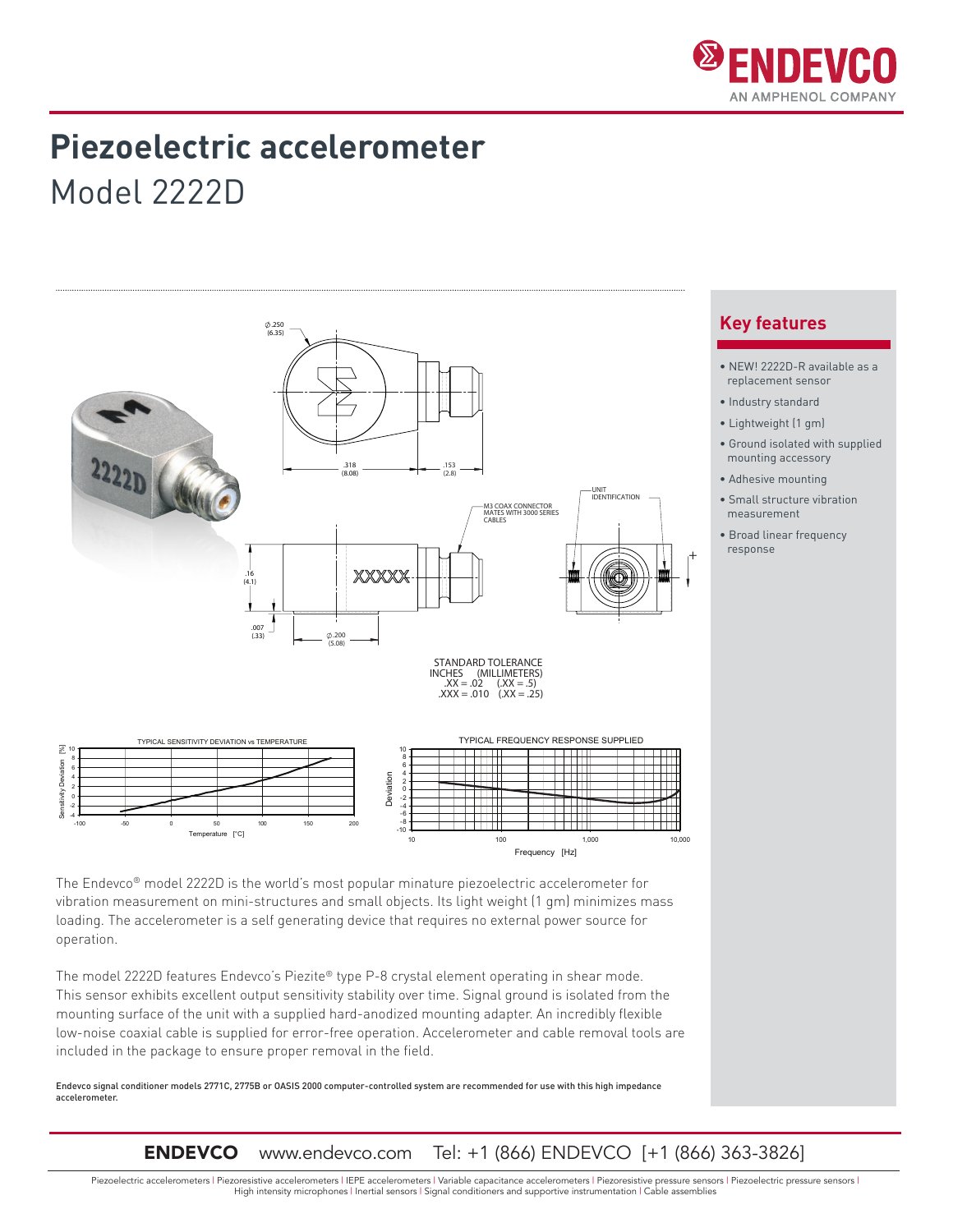

# **Piezoelectric accelerometer**

Model 2222D

### Specifications

The following performance specifications conform to ISA-RP-37.2 (1964) and are typical values, referenced at +75˚F (+24˚C) and 100 Hz, unless otherwise noted. Calibration data, traceable to National Institute of Standards and Technology (NIST), is supplied.

| <b>Dynamic characteristics</b>          | <b>Units</b>         |                                                                            |
|-----------------------------------------|----------------------|----------------------------------------------------------------------------|
| <b>Charge sensitivity</b>               |                      |                                                                            |
| Typical                                 | pC/q                 | 1.1                                                                        |
| Minimum                                 | pC/q                 | 0.95                                                                       |
| Frequency response                      |                      | See typical amplitude response                                             |
| Resonance frequency                     | kHz                  | 45                                                                         |
| Amplitude response [1]                  |                      |                                                                            |
| ± 5%                                    | Hz                   | 3 to 10 000                                                                |
| ±1dB                                    | Hz                   | 0.1 to 12 000                                                              |
| Temperature response                    |                      | See typical curve                                                          |
| <b>Transverse sensitivity</b>           | $\%$                 | $\leq 5$                                                                   |
| Amplitude linearity                     | $\frac{0}{0}$        | $<$ 1                                                                      |
| <b>Electrical characteristics</b>       |                      |                                                                            |
| Output polarity                         |                      | Acceleration directed into the base of unit produces positive output       |
| Resistance                              | GO                   | $\geq 10$                                                                  |
| Capacitance                             | pF                   | 120                                                                        |
| Grounding                               |                      | Signal ground connected to case                                            |
| <b>Environmental characteristics</b>    |                      |                                                                            |
| Temperature range                       |                      | $-67^{\circ}$ F to $+347^{\circ}$ F ( $-55^{\circ}$ C to $+175^{\circ}$ C) |
| Humidity                                |                      | Hermetically sealed                                                        |
| Sinusoidal vibration limit              | q pk                 | 1000                                                                       |
| Shock limit [2] [3]                     | q pk                 | 10 000                                                                     |
| Base strain sensitivity at 250 µ strain | equiv. q pk/µ strain | 0.04                                                                       |
| <b>Physical characteristics</b>         |                      |                                                                            |
| <b>Dimensions</b>                       |                      | See outline drawing                                                        |
| Weight                                  | qm (oz)              | 1(0.035)                                                                   |
| Case material                           |                      | Titanium alloy 6AI-4V                                                      |
| Connector                               |                      | M3 coaxial side mount                                                      |
| Mounting [4]                            |                      | Adhesive                                                                   |
| <b>Calibration [5]</b>                  |                      |                                                                            |
| Supplied:                               |                      |                                                                            |
| Charge frequency response               | $\frac{0}{0}$        | 20 to 10 000 Hz                                                            |
| Charge sensitivity                      | pC/q                 |                                                                            |
| Maximum transverse sensitivity          | $\%$                 |                                                                            |